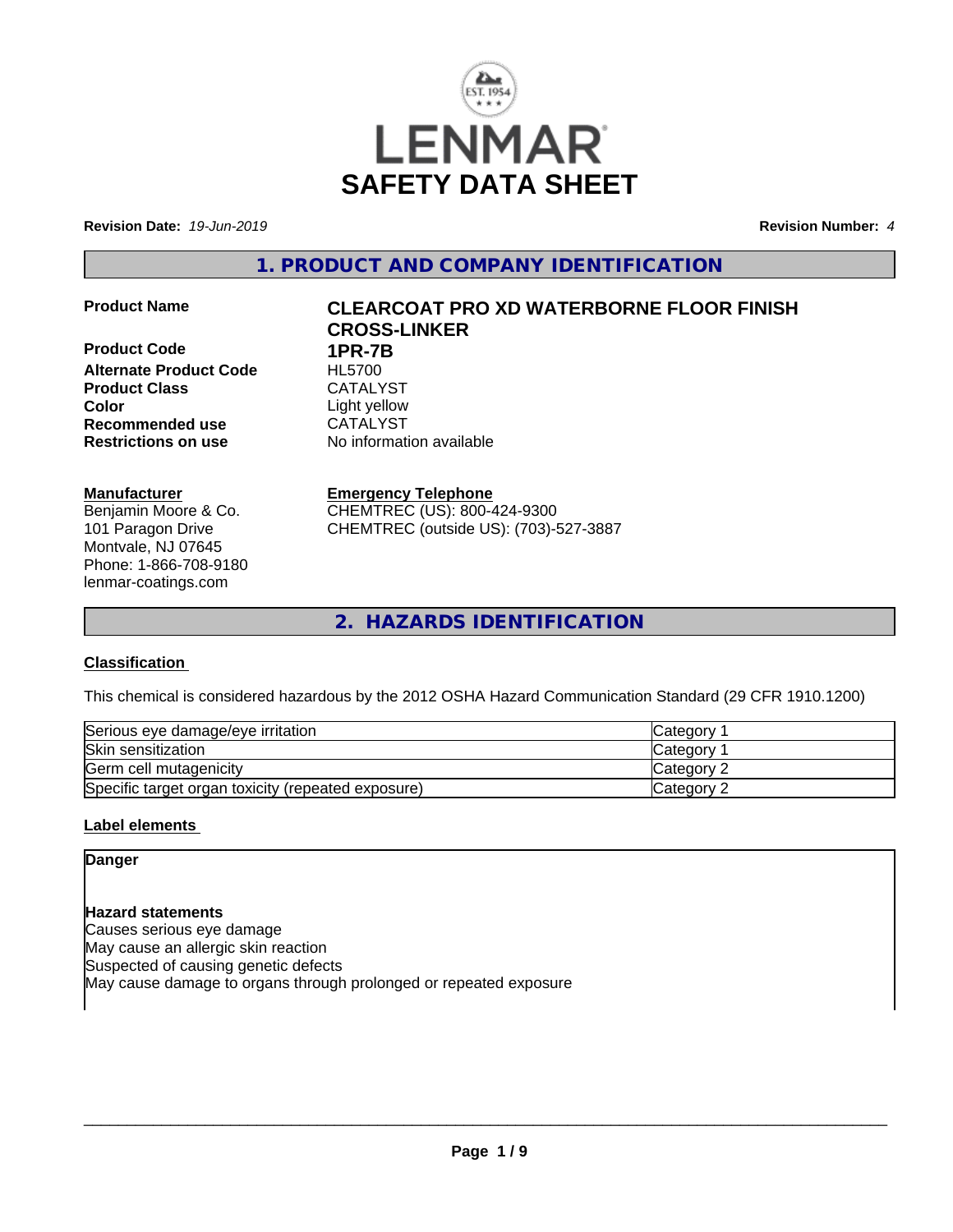# 1PR-7B - **CLEARCOAT PRO XD WATERBORNE FLOOR FINISH CROSS-LINKER**



**Appearance** liquid

**Odor** amine-like

# **Precautionary Statements - Prevention**

Obtain special instructions before use Do not handle until all safety precautions have been read and understood Use personal protective equipment as required Contaminated work clothing should not be allowed out of the workplace Wear protective gloves Do not breathe dust/fume/gas/mist/vapors/spray

# **Precautionary Statements - Response**

IF exposed or concerned: Get medical advice/attention **Eyes** IF IN EYES: Rinse cautiously with water for several minutes. Remove contact lenses, if present and easy to do. Continue rinsing Immediately call a POISON CENTER or doctor/physician **Skin** IF ON SKIN: Wash with plenty of soap and water If skin irritation or rash occurs: Get medical advice/attention

Wash contaminated clothing before reuse

# **Precautionary Statements - Storage**

Store locked up

# **Precautionary Statements - Disposal**

Dispose of contents/container to an approved waste disposal plant

# **Hazards not otherwise classified (HNOC)**

Not applicable

# **Other information**

No information available

# **Other hazards**

 **IMPORTANT:** Designed to be mixed with other components. Mixture will have hazards of all components. Before opening packages, read all warning labels. Follow all precautions.

# **3. COMPOSITION INFORMATION ON COMPONENTS**

| ™h≙m.<br>name | - - -<br>$\sim$<br>M.<br>IVU | .<br>-<br>.<br>.<br>$\sqrt{2}$ |
|---------------|------------------------------|--------------------------------|
| aziridine     | .                            | l OC                           |
| indomial      | $A \cap C \subset$           | $\sim$ $\sim$                  |
| Polvfu        | . .                          | $\cdot$                        |
| …uunar ≍      |                              | ອບ                             |

# **4. FIRST AID MEASURES**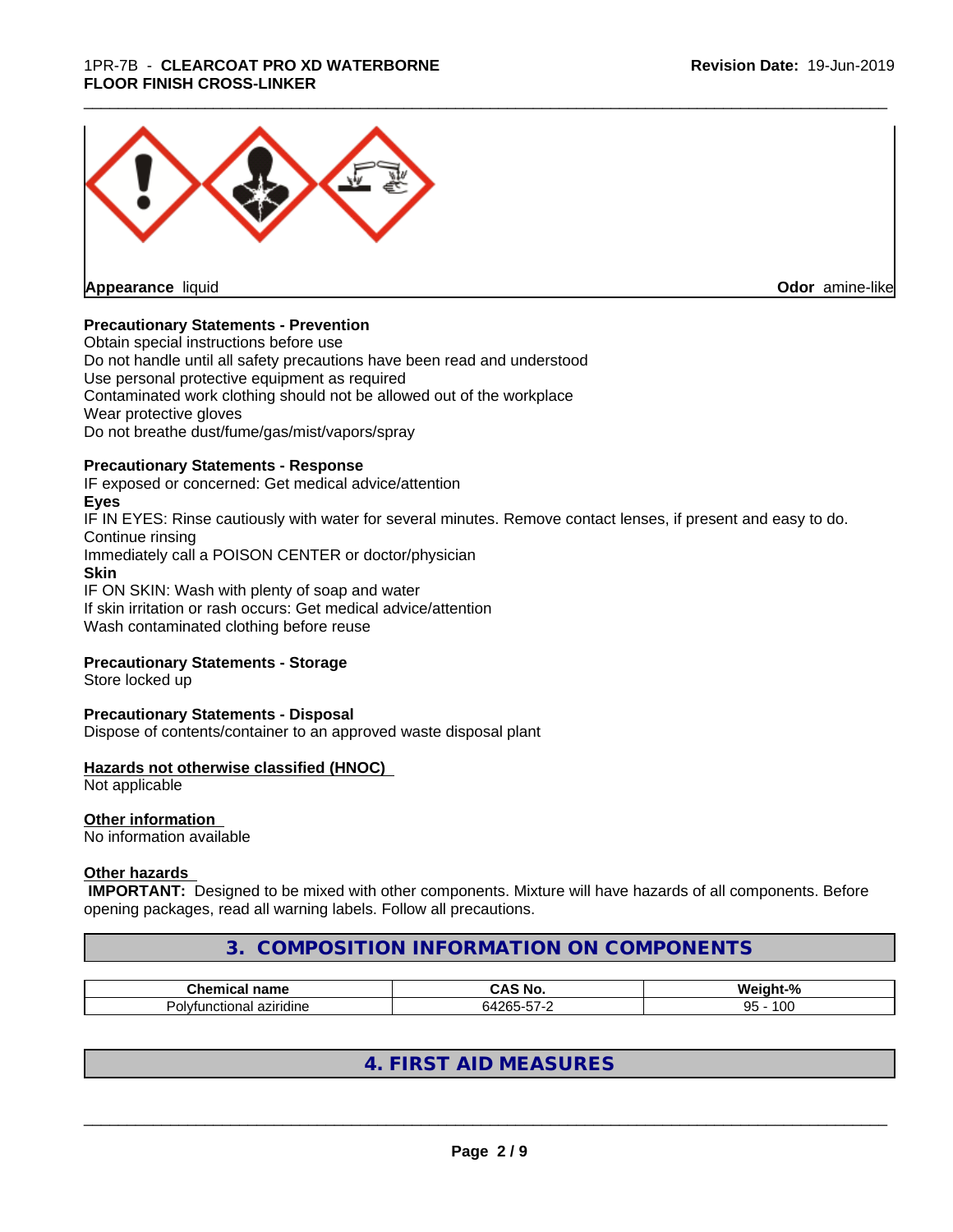| <b>General Advice</b>                            | No hazards which require special first aid measures.                                                                                                                                    |  |  |
|--------------------------------------------------|-----------------------------------------------------------------------------------------------------------------------------------------------------------------------------------------|--|--|
| <b>Eye Contact</b>                               | Immediate medical attention is required. Immediately flush with plenty of water.<br>After initial flushing, remove any contact lenses and continue flushing for at least<br>15 minutes. |  |  |
| <b>Skin Contact</b>                              | Wash off immediately with soap and plenty of water while removing all<br>contaminated clothes and shoes.                                                                                |  |  |
| <b>Inhalation</b>                                | Move to fresh air. If symptoms persist, call a physician.                                                                                                                               |  |  |
| Ingestion                                        | Clean mouth with water and afterwards drink plenty of water. Consult a physician<br>if necessary.                                                                                       |  |  |
| <b>Most Important</b><br><b>Symptoms/Effects</b> | None known.                                                                                                                                                                             |  |  |
| <b>Notes To Physician</b>                        | Treat symptomatically.                                                                                                                                                                  |  |  |
|                                                  | 5. FIRE-FIGHTING MEASURES                                                                                                                                                               |  |  |

\_\_\_\_\_\_\_\_\_\_\_\_\_\_\_\_\_\_\_\_\_\_\_\_\_\_\_\_\_\_\_\_\_\_\_\_\_\_\_\_\_\_\_\_\_\_\_\_\_\_\_\_\_\_\_\_\_\_\_\_\_\_\_\_\_\_\_\_\_\_\_\_\_\_\_\_\_\_\_\_\_\_\_\_\_\_\_\_\_\_\_\_\_

| Use extinguishing measures that are appropriate to local<br>circumstances and the surrounding environment.                                   |  |
|----------------------------------------------------------------------------------------------------------------------------------------------|--|
| As in any fire, wear self-contained breathing apparatus<br>pressure-demand, MSHA/NIOSH (approved or equivalent)<br>and full protective gear. |  |
| Closed containers may rupture if exposed to fire or<br>extreme heat.                                                                         |  |
| No.                                                                                                                                          |  |
| No                                                                                                                                           |  |
| 487<br>253<br><b>PMCC</b>                                                                                                                    |  |
|                                                                                                                                              |  |
| Not applicable<br>Not applicable                                                                                                             |  |
| <b>Instability: 1</b><br><b>Special: Not Applicable</b>                                                                                      |  |
|                                                                                                                                              |  |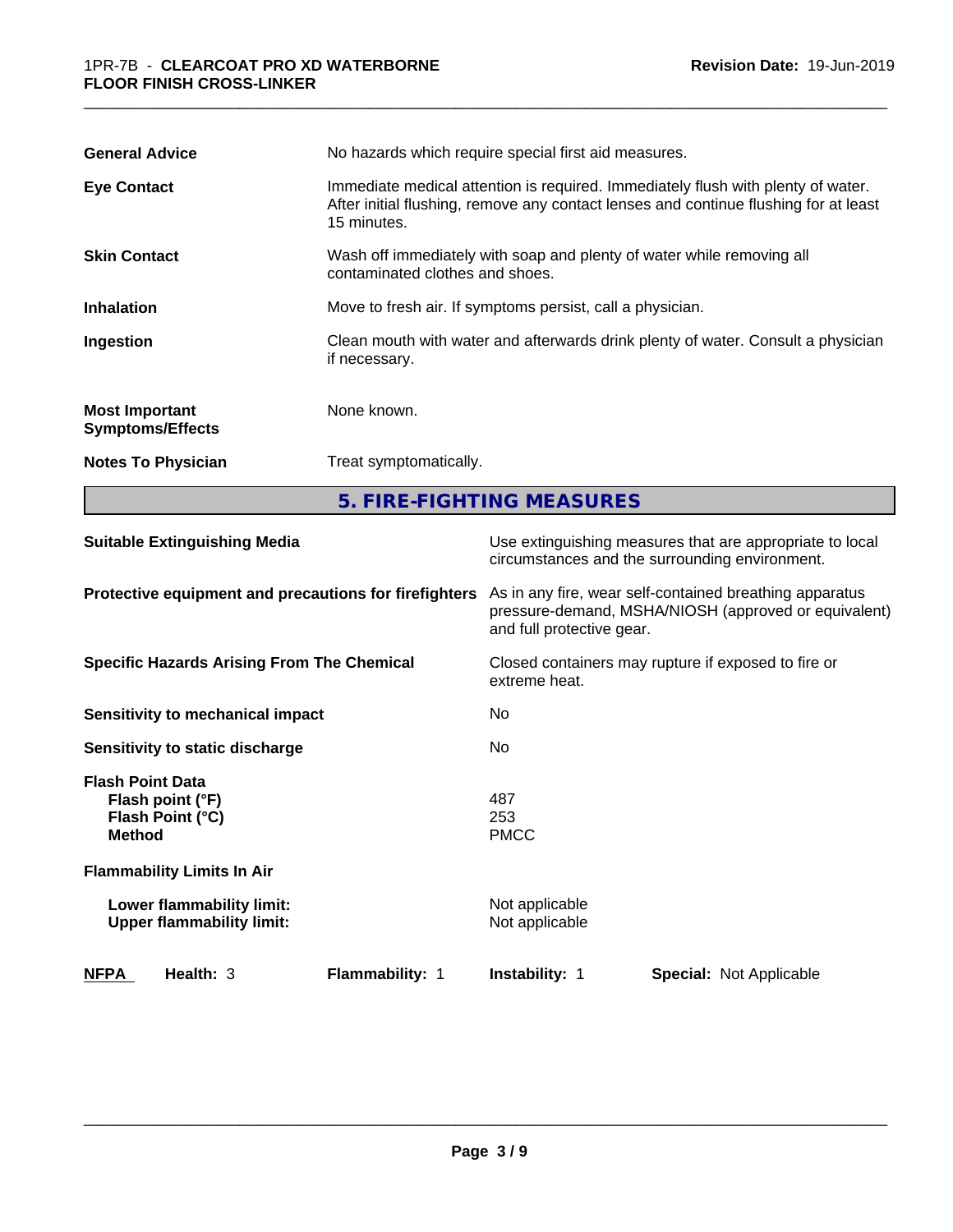#### **NFPA Legend**

- 0 Not Hazardous
- 1 Slightly
- 2 Moderate
- 3 High
- 4 Severe

*The ratings assigned are only suggested ratings, the contractor/employer has ultimate responsibilities for NFPA ratings where this system is used.*

\_\_\_\_\_\_\_\_\_\_\_\_\_\_\_\_\_\_\_\_\_\_\_\_\_\_\_\_\_\_\_\_\_\_\_\_\_\_\_\_\_\_\_\_\_\_\_\_\_\_\_\_\_\_\_\_\_\_\_\_\_\_\_\_\_\_\_\_\_\_\_\_\_\_\_\_\_\_\_\_\_\_\_\_\_\_\_\_\_\_\_\_\_

*Additional information regarding the NFPA rating system is available from the National Fire Protection Agency (NFPA) at www.nfpa.org.*

# **6. ACCIDENTAL RELEASE MEASURES**

| <b>Personal Precautions</b>      | Avoid contact with skin, eyes and clothing. Ensure adequate ventilation.                                                                                                         |  |
|----------------------------------|----------------------------------------------------------------------------------------------------------------------------------------------------------------------------------|--|
| <b>Other Information</b>         | Prevent further leakage or spillage if safe to do so.                                                                                                                            |  |
| <b>Environmental precautions</b> | See Section 12 for additional Ecological Information.                                                                                                                            |  |
| <b>Methods for Cleaning Up</b>   | Soak up with inert absorbent material. Sweep up and shovel into suitable<br>containers for disposal.                                                                             |  |
|                                  | 7. HANDLING AND STORAGE                                                                                                                                                          |  |
| <b>Handling</b>                  | Avoid contact with skin, eyes and clothing. Avoid breathing vapors, spray mists or<br>sanding dust. In case of insufficient ventilation, wear suitable respiratory<br>equipment. |  |
| <b>Storage</b>                   | Keep container tightly closed. Keep out of the reach of children.                                                                                                                |  |
| <b>Incompatible Materials</b>    | No information available                                                                                                                                                         |  |

# **8. EXPOSURE CONTROLS/PERSONAL PROTECTION**

# **Exposure Limits**

*No exposure limits have been established for this product.*

# **Legend**

| <b>Engineering Measures</b>          | Ensure adequate ventilation, especially in confined areas.                                                                          |  |
|--------------------------------------|-------------------------------------------------------------------------------------------------------------------------------------|--|
| <b>Personal Protective Equipment</b> |                                                                                                                                     |  |
| <b>Eye/Face Protection</b>           | Safety glasses with side-shields. If splashes are likely to occur, wear:. Tightly<br>fitting safety goggles.                        |  |
| <b>Skin Protection</b>               | Protective gloves and impervious clothing.                                                                                          |  |
| <b>Respiratory Protection</b>        | In case of insufficient ventilation wear suitable respiratory equipment.                                                            |  |
| <b>Hygiene Measures</b>              | Avoid contact with skin, eyes and clothing. Remove and wash contaminated<br>clothing before re-use. Wash thoroughly after handling. |  |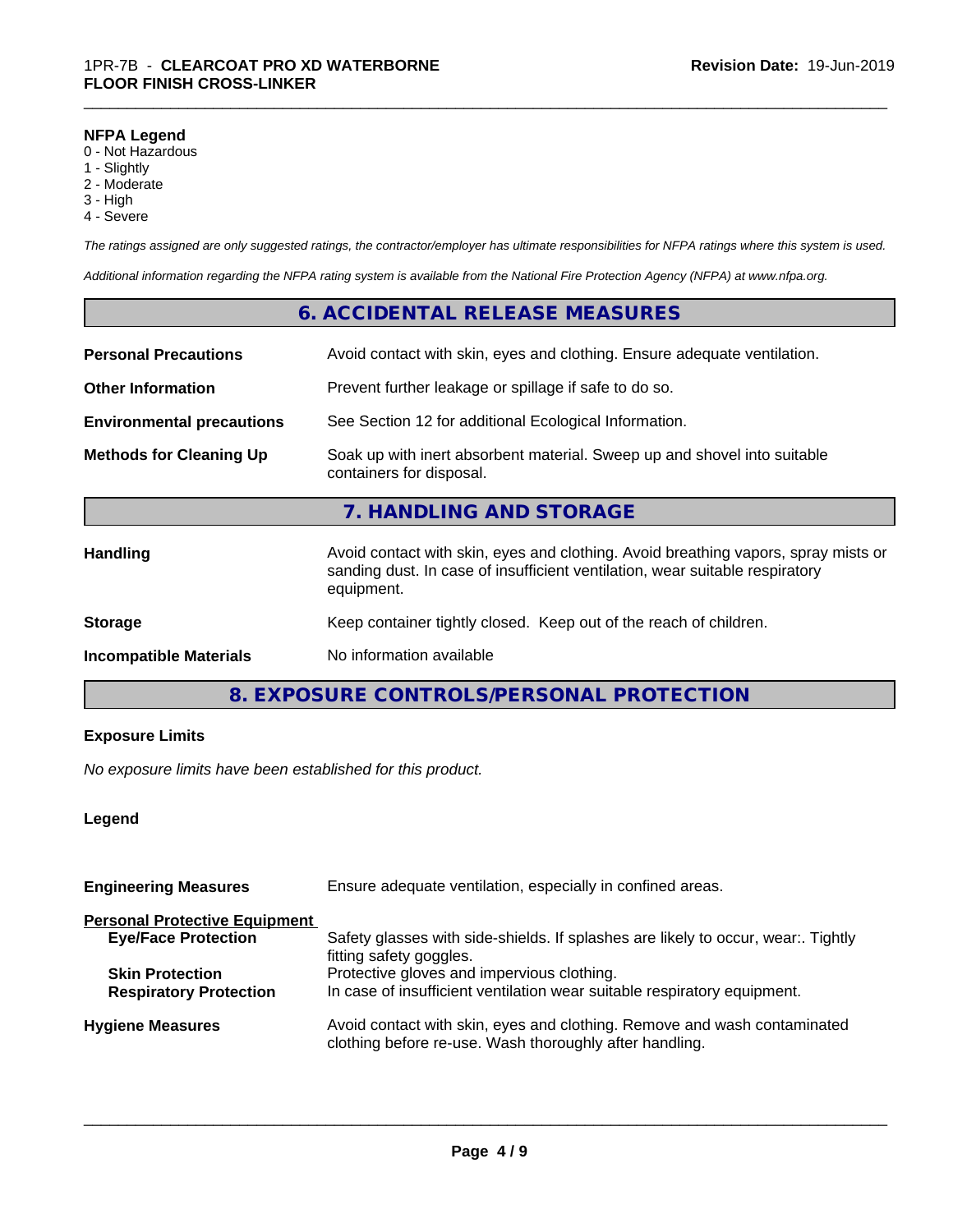# **9. PHYSICAL AND CHEMICAL PROPERTIES**

**Appearance** liquid **Odor Community Community Community Community Community Community Community Community Community Community Community Community Community Community Community Community Community Community Community Community Community Comm Odor Threshold** No information available **Density (Ibs/gal)** 8.95 - 9.05 **Specific Gravity** 1.07 - 1.09 **pH** No information available **Viscosity (cps)** No information available **Solubility(ies)** No information available **Water solubility**<br> **Evaporation Rate**<br> **Evaporation Rate**<br> **Evaporation Rate Vapor pressure** No information available **Vapor density**<br> **We Solids**<br>
We Solids
20 - 100 **Wt. % Solids** 90 - 100<br> **Vol. % Solids** 90 - 100 **Vol. % Solids Wt.** % Volatiles 0 - 10 **Vol. % Volatiles** 0 - 10 **VOC Regulatory Limit (g/L)** < 275 **Boiling Point (°F)** No information available **Boiling Point (°C)** No information available **Freezing point (°F)**<br> **Freezing Point (°C)**<br> **Freezing Point (°C)**<br> **No** information available **Flash point (°F) Flash Point (°C)** 253 **Method** PMCC **Flammability (solid, gas)** Not applicable **Upper flammability limit:** Not applicable **Lower flammability limit:**<br> **Autoignition Temperature (°F)** Not applicable have not available **Autoignition Temperature (°F) Autoignition Temperature (°C)** No information available **Decomposition Temperature (°F)** No information available **Decomposition Temperature (°C)** No information available **Partition coefficient Contract Contract Contract Contract Contract Contract Contract Contract Contract Contract Contract Contract Contract Contract Contract Contract Contract Contract Contract Contract Contract Contract** 

**Evaporation Rate** No information available **Franchiscon Breezing**<br>**487** 

\_\_\_\_\_\_\_\_\_\_\_\_\_\_\_\_\_\_\_\_\_\_\_\_\_\_\_\_\_\_\_\_\_\_\_\_\_\_\_\_\_\_\_\_\_\_\_\_\_\_\_\_\_\_\_\_\_\_\_\_\_\_\_\_\_\_\_\_\_\_\_\_\_\_\_\_\_\_\_\_\_\_\_\_\_\_\_\_\_\_\_\_\_

# **10. STABILITY AND REACTIVITY**

| <b>Reactivity</b>                       | Not Applicable                           |
|-----------------------------------------|------------------------------------------|
| <b>Chemical Stability</b>               | Stable under normal conditions.          |
| <b>Conditions to avoid</b>              | Prevent from freezing.                   |
| <b>Incompatible Materials</b>           | No materials to be especially mentioned. |
| <b>Hazardous Decomposition Products</b> | None under normal use.                   |
| Possibility of hazardous reactions      | None under normal conditions of use.     |

# **11. TOXICOLOGICAL INFORMATION**

# **Product Information**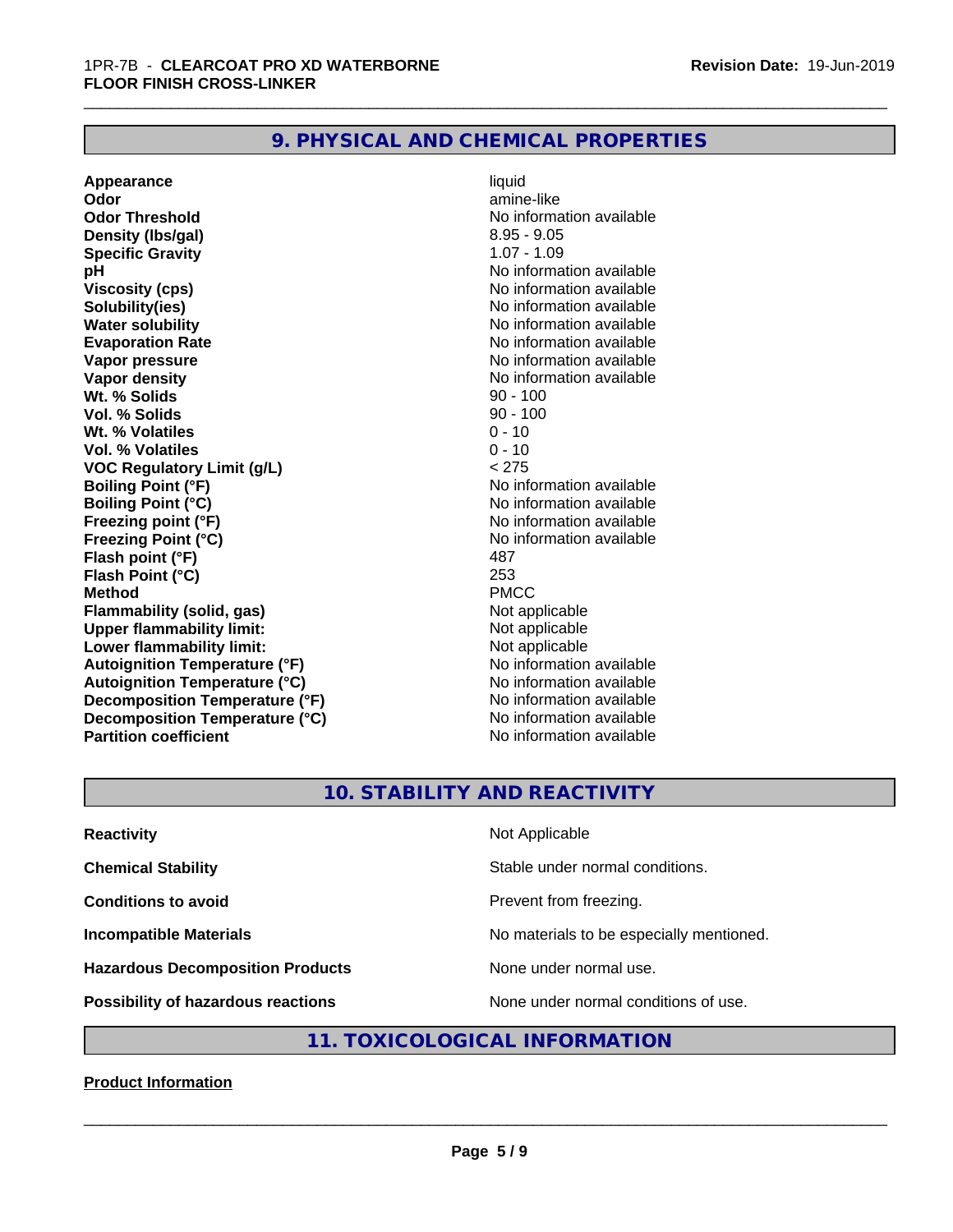| Information on likely routes of exposure |                                                                                                                 |
|------------------------------------------|-----------------------------------------------------------------------------------------------------------------|
| <b>Principal Routes of Exposure</b>      | Eye contact, skin contact and inhalation.                                                                       |
| <b>Acute Toxicity</b>                    |                                                                                                                 |
| <b>Product Information</b>               | No information available                                                                                        |
|                                          | Symptoms related to the physical, chemical and toxicological characteristics                                    |
| <b>Symptoms</b>                          | No information available                                                                                        |
|                                          | Delayed and immediate effects as well as chronic effects from short and long-term exposure                      |
| Eye contact                              | Severely irritating to eyes. May cause burns. Risk of serious damage to eyes.                                   |
| <b>Skin contact</b>                      | Substance may cause slight skin irritation. Prolonged or repeated contact may dry<br>skin and cause irritation. |
| <b>Inhalation</b>                        | May cause irritation of respiratory tract.                                                                      |
| Ingestion                                | Ingestion may cause gastrointestinal irritation, nausea, vomiting and diarrhea.                                 |
| <b>Sensitization</b>                     | No information available                                                                                        |
| <b>Neurological Effects</b>              | No information available.                                                                                       |
| <b>Mutagenic Effects</b>                 | No information available.                                                                                       |
| <b>Reproductive Effects</b>              | No information available.                                                                                       |
| <b>Developmental Effects</b>             | No information available.                                                                                       |
| <b>Target organ effects</b>              | No information available.                                                                                       |
| <b>STOT - single exposure</b>            | No information available.                                                                                       |
| <b>STOT - repeated exposure</b>          | No information available.                                                                                       |
| Other adverse effects                    | No information available.                                                                                       |
| <b>Aspiration Hazard</b>                 | No information available                                                                                        |

\_\_\_\_\_\_\_\_\_\_\_\_\_\_\_\_\_\_\_\_\_\_\_\_\_\_\_\_\_\_\_\_\_\_\_\_\_\_\_\_\_\_\_\_\_\_\_\_\_\_\_\_\_\_\_\_\_\_\_\_\_\_\_\_\_\_\_\_\_\_\_\_\_\_\_\_\_\_\_\_\_\_\_\_\_\_\_\_\_\_\_\_\_

#### **Numerical measures of toxicity**

**The following values are calculated based on chapter 3.1 of the GHS document**

**ATEmix (oral)** 2006 mg/kg

#### **Component Information**

| Chemical name            | Oral LD50 | <b>LD50</b><br>Dermal | <b>Inhalation LC50</b> |
|--------------------------|-----------|-----------------------|------------------------|
| Polvfunctional aziridine | 2000      |                       |                        |
| 64265-57-2               |           |                       |                        |

#### **Carcinogenicity**

*There are no known carcinogenic chemicals in this product above reportable levels.*

**12. ECOLOGICAL INFORMATION**

# **Ecotoxicity Effects**

The environmental impact of this product has not been fully investigated.

# **Product Information**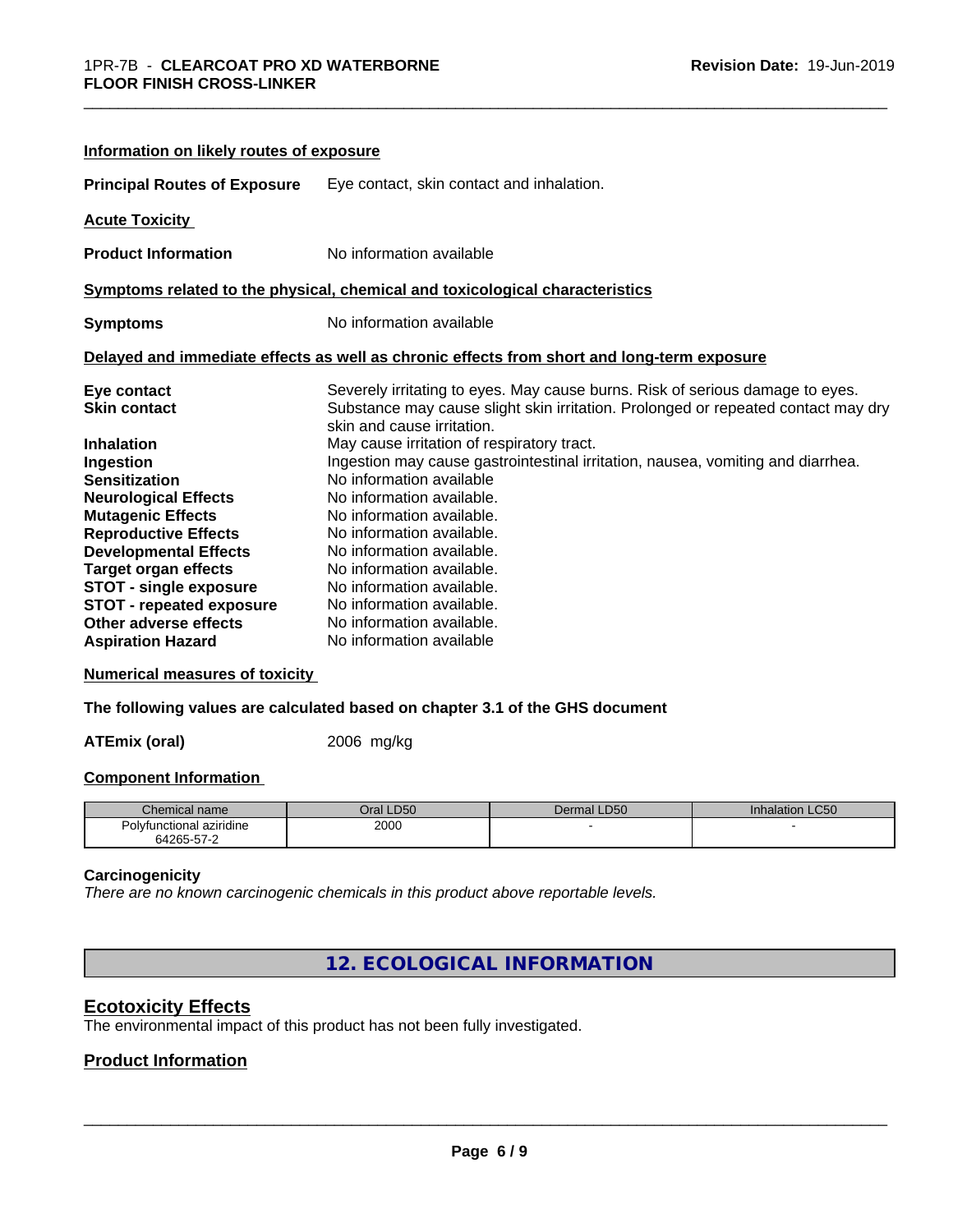\_\_\_\_\_\_\_\_\_\_\_\_\_\_\_\_\_\_\_\_\_\_\_\_\_\_\_\_\_\_\_\_\_\_\_\_\_\_\_\_\_\_\_\_\_\_\_\_\_\_\_\_\_\_\_\_\_\_\_\_\_\_\_\_\_\_\_\_\_\_\_\_\_\_\_\_\_\_\_\_\_\_\_\_\_\_\_\_\_\_\_\_\_

# **Acute Toxicity to Fish**

No information available

# **Acute Toxicity to Aquatic Invertebrates**

No information available

#### **Acute Toxicity to Aquatic Plants** No information available

# **Persistence / Degradability**

No information available.

# **Bioaccumulation**

No information available.

# **Mobility in Environmental Media**

No information available.

#### **Ozone**

No information available

# **Component Information**

# **Acute Toxicity to Fish**

No information available

#### **Acute Toxicity to Aquatic Invertebrates**

No information available

# **Acute Toxicity to Aquatic Plants**

No information available

|                              | 13. DISPOSAL CONSIDERATIONS                                                                                                                                                                                               |
|------------------------------|---------------------------------------------------------------------------------------------------------------------------------------------------------------------------------------------------------------------------|
| <b>Waste Disposal Method</b> | Dispose of in accordance with federal, state, and local regulations. Local<br>requirements may vary, consult your sanitation department or state-designated<br>environmental protection agency for more disposal options. |
|                              | 14. TRANSPORT INFORMATION                                                                                                                                                                                                 |
| <b>DOT</b>                   | Not regulated                                                                                                                                                                                                             |
| <b>ICAO/IATA</b>             | Not regulated                                                                                                                                                                                                             |
| <b>IMDG/IMO</b>              | Not regulated                                                                                                                                                                                                             |
|                              | <b>15. REGULATORY INFORMATION</b>                                                                                                                                                                                         |

# **International Inventories**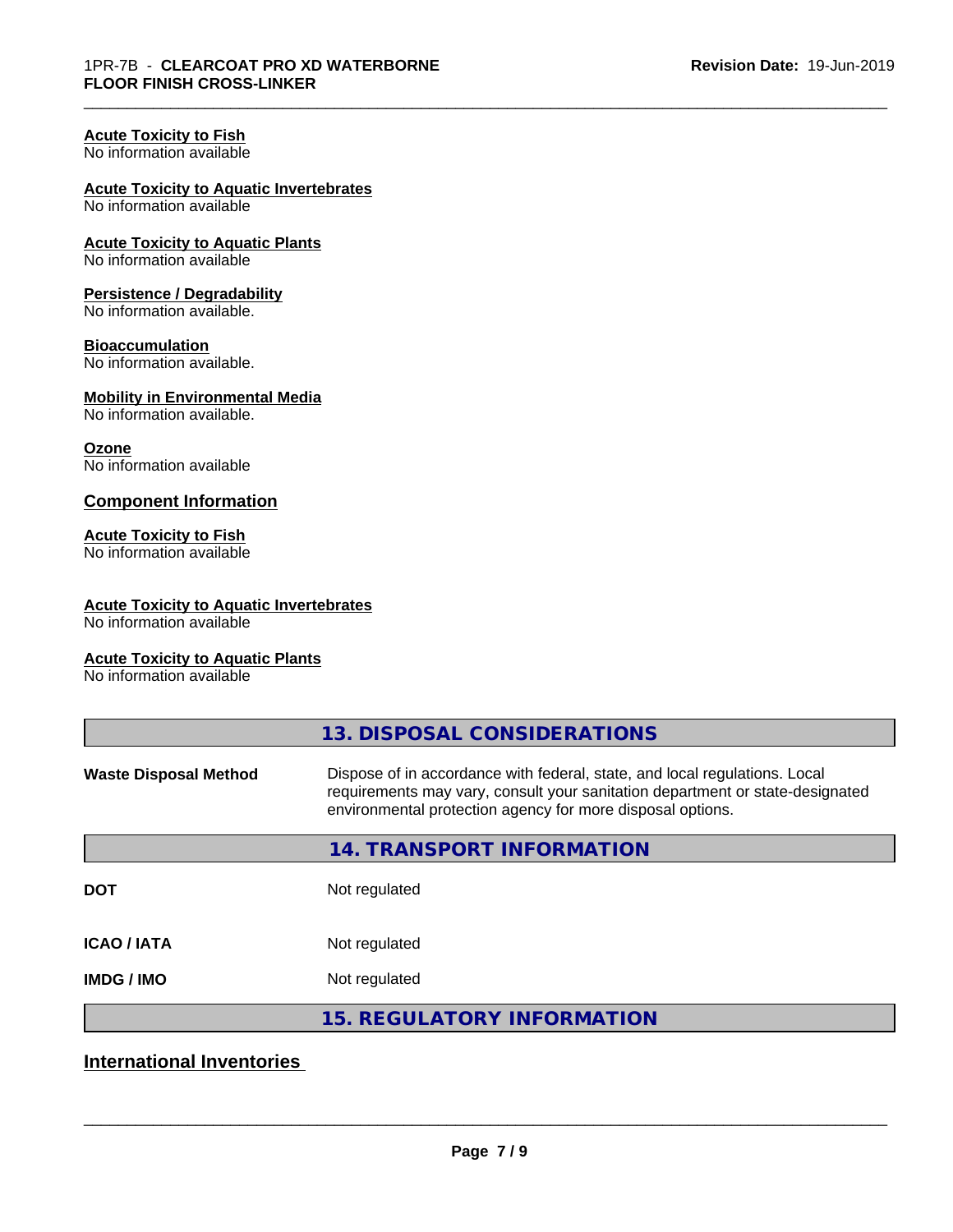| <b>TSCA: United States</b> | Yes - All components are listed or exempt. |
|----------------------------|--------------------------------------------|
| <b>DSL: Canada</b>         | No - Not all of the components are listed. |
|                            | One or more component is listed on NDSL.   |

# **Federal Regulations**

| SARA 311/312 hazardous categorization |     |  |
|---------------------------------------|-----|--|
| Acute health hazard                   | Yes |  |
| Chronic Health Hazard                 | Yes |  |
| Fire hazard                           | Nο  |  |
| Sudden release of pressure hazard     | No  |  |
| <b>Reactive Hazard</b>                | No  |  |

# **SARA 313**

Section 313 of Title III of the Superfund Amendments and Reauthorization Act of 1986 (SARA). This product contains a chemical or chemicals which are subject to the reporting requirements of the Act and Title 40 of the Code of Federal Regulations, Part 372:

\_\_\_\_\_\_\_\_\_\_\_\_\_\_\_\_\_\_\_\_\_\_\_\_\_\_\_\_\_\_\_\_\_\_\_\_\_\_\_\_\_\_\_\_\_\_\_\_\_\_\_\_\_\_\_\_\_\_\_\_\_\_\_\_\_\_\_\_\_\_\_\_\_\_\_\_\_\_\_\_\_\_\_\_\_\_\_\_\_\_\_\_\_

*None*

# **Clean Air Act,Section 112 Hazardous Air Pollutants (HAPs) (see 40 CFR 61)**

This product contains the following HAPs:

*None*

# **US State Regulations**

# **California Proposition 65**

**AVIMARNING:** Cancer and Reproductive Harm– www.P65warnings.ca.gov

# **State Right-to-Know**

| hemical name<br>u                     | seachuantta i<br>MЗ<br>1999711496119 | . Jersev<br><b>New</b> | Pennsylvania |
|---------------------------------------|--------------------------------------|------------------------|--------------|
| methvlamino)ethanol<br>Dım،           |                                      |                        |              |
| vlenimine<br>$.2$ -Pr $^{-}$<br>ropy' |                                      |                        |              |

# **Legend**

X - Listed

| <b>16. OTHER INFORMATION</b>                                                                               |               |                 |               |          |  |  |
|------------------------------------------------------------------------------------------------------------|---------------|-----------------|---------------|----------|--|--|
| HMIS -                                                                                                     | Health: $3^*$ | Flammability: 1 | Reactivity: 1 | $PPE: -$ |  |  |
| <b>HMIS Legend</b><br>0 - Minimal Hazard<br>1 - Slight Hazard<br>2 - Moderate Hazard<br>3 - Serious Hazard |               |                 |               |          |  |  |